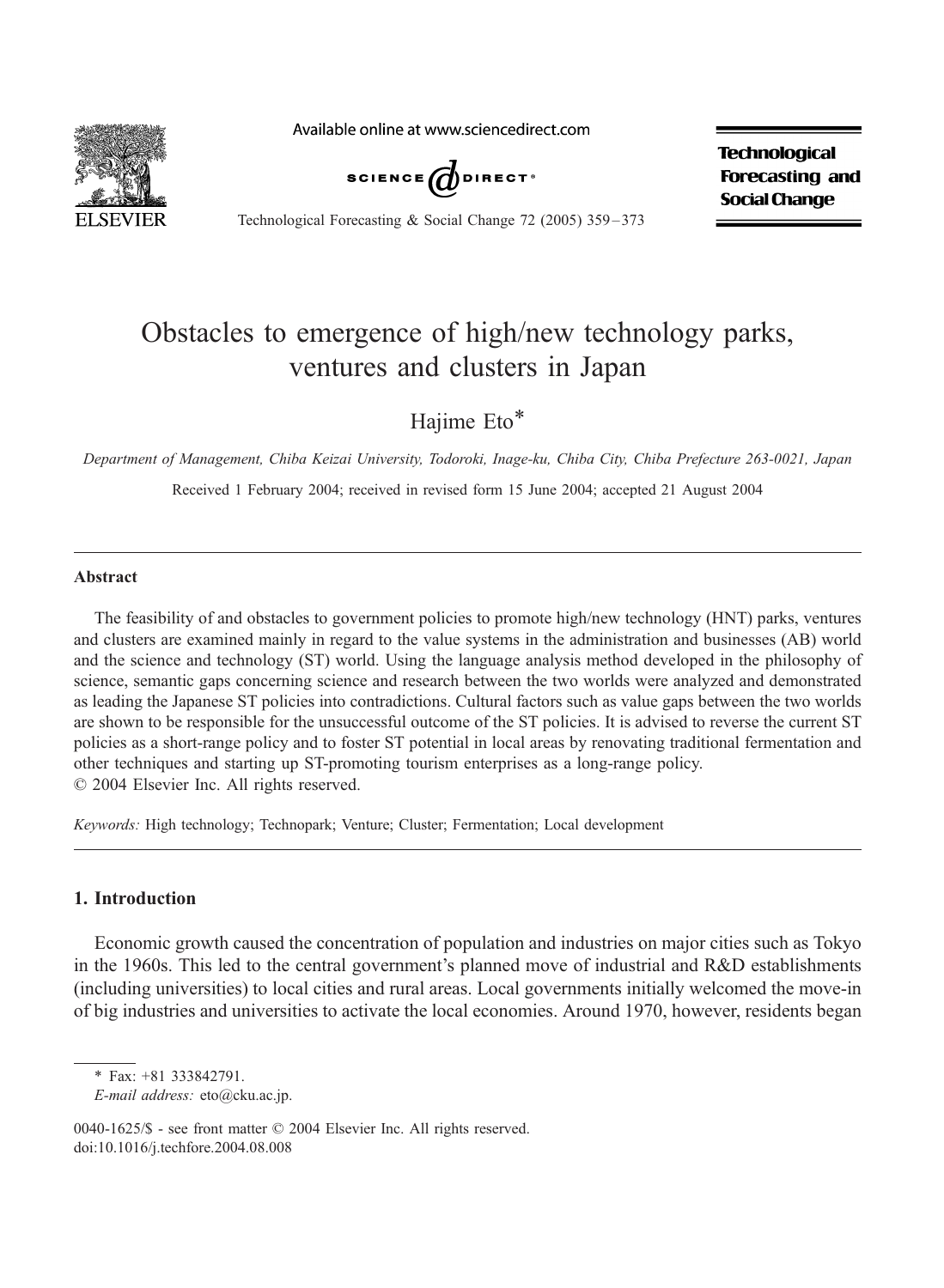to blame pollution from industry. In the 1980s, with support from central government, local governments built technoparks for relatively pollution-free industries such as information and other high/new technology (HNT) industries and R&D laboratories (labs) as well as colleges. In the 1990s, a recession caused by financial collapse hit the Japanese economy. Then central government began to promote the startup of ventures, and local governments expected the spontaneous clustering of ventures. Thus far, however, most technoparks fail to attract HNT establishments, only a limited number of HNT ventures were started up, and no cluster is visible.

This situation raises the research question: Why the series of policies of promoting HNT parks, ventures and clusters remain unsuccessful and how to make them work in short as well as long-range views? Think-tanks have conducted some research on this, but they failed to predict the unsuccessful outcomes probably because they depended on the government for the data collection and may have hesitated in presenting frank findings to the government (except for a foreign analyst [\[1\]\)](#page--1-0). This paper will avoid relying on governmental data and choose a conceptual method rather than a data analysis approach.

### 2. Methodology

As the major factor for the success and failure is cultural, this paper will examine the cultural aspects of innovation such as values and ethos rather than monetary and other material factors. Conceptual methods have been developed in traditional disciplines such as philosophy. In the last century, philosophy developed the language analysis method for the analysis of science. This will be applied to analyzing the concepts of science and research. It also developed the contradiction analysis method for the systematization of mathematics and logic-based synthesis of diverse disciplines. This will be applied to the validity examination of policies.

Among various aspects of Science and Technology (ST) policies, this paper will examine the cultural aspect, specifically the value system, because many analysts have attributed the Japanese success in innovation to her way of management based on her culture and value. The analysis methods of culture or value owe to the philosophy in the late 18th to early 20th centuries, namely, the value philosophy and cultural anthropology by Kant himself and later by Neo-Kantian School and Wiener School. Avoiding metaphysical discussions and leaving general theories [\[2–7\]](#page--1-0) and definitions [\[8\]](#page--1-0) to other works, this paper will treat specific cases. Technoparks [\[9,10\],](#page--1-0) ventures [\[11–15\]](#page--1-0), clusters [\[8,16–21\],](#page--1-0) innovative culture [\[22–25\]](#page--1-0) and R&D [\[26–28\]](#page--1-0) in regions and their impact on regions [\[29–31\]](#page--1-0) along with low technology such as food technology [\[32\]](#page--1-0) and others [\[33,34\]](#page--1-0) were discussed in globally circulated publications with the focuses on western cases or a few Asian cases in highly developed areas [\[35,36\]](#page--1-0), while this paper will study cases of Chiba prefecture as a somewhat emerging area. This paper will also discuss the unavailability of ST workforce in different aspects from others [\[37–39\].](#page--1-0) As regional economy depends on tourism, this paper will consider the effect of tourism on ST, which is usually neglected except for Bayraktarogu and Kutanis [\[40\]](#page--1-0). This paper will specifically discuss the collapse of uni-culture and the emergence of bi-value system with conflicting values and ethic. For this reason, this paper will use the contradiction analysis method in discussing cultural aspects of ST policies.

In examining the feasibility of ST policies, this paper will discuss what obstructs the implementation of the policies. A major obstacle may be the negligence of the split of values about ST. Government has long been accustomed to the uni-culture and hence fails to recognize the value gap between the